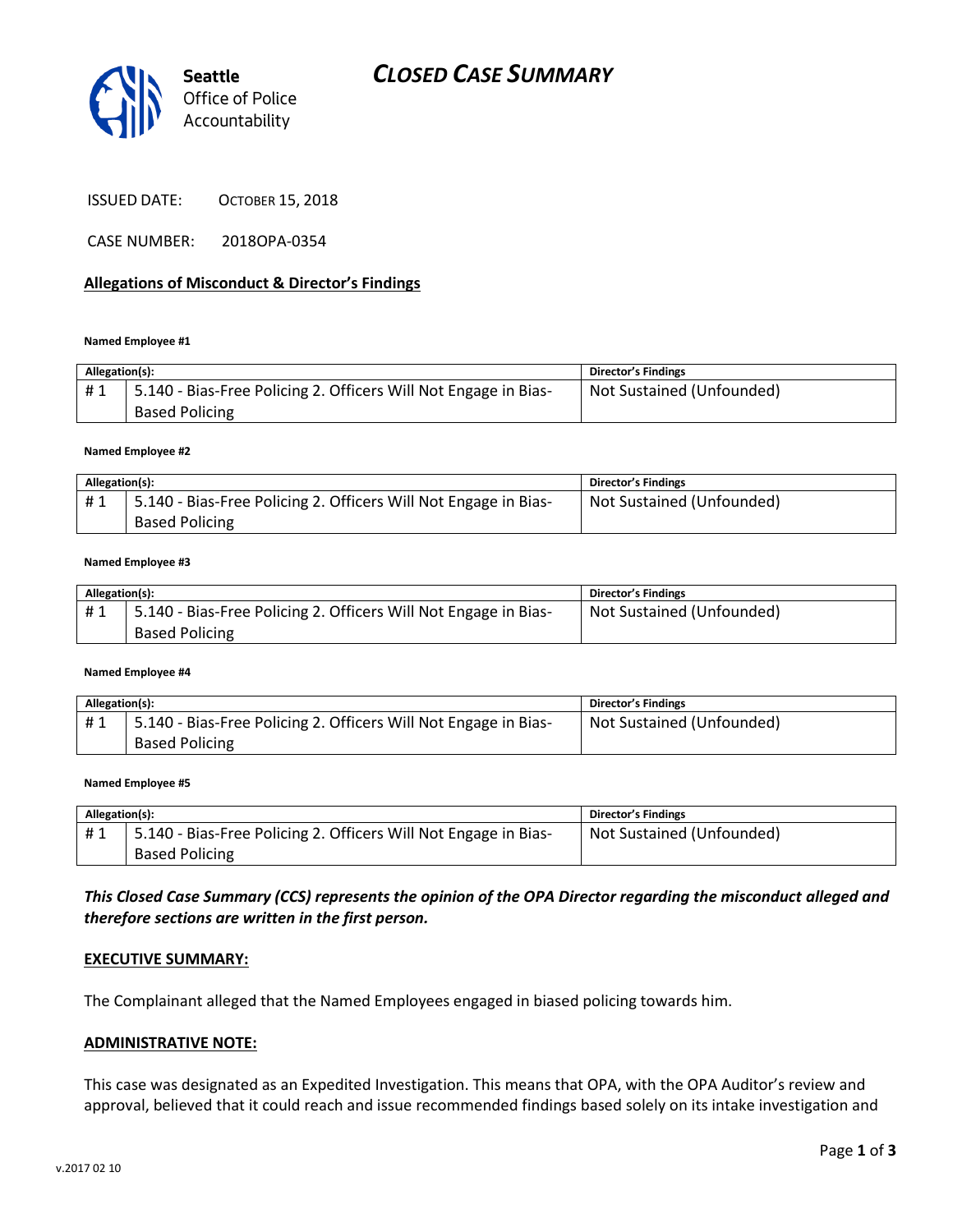

# *CLOSE CASE SUMMARY*

OPA CASE NUMBER: 2018OPA-0354

without interviewing the Named Employees. As such, the Named Employees were not interviewed as part of this case.

## **ANALYSIS AND CONCLUSIONS:**

# **Named Employee #1 - Allegations #1** *5.140 - Bias-Free Policing 2. Officers Will Not Engage in Bias-Based Policing*

The Complainant was being interviewed in connection with an ongoing homicide investigation when she alleged that, in April 2016, several SPD officers had engaged in biased policing towards her. She specified that, during that prior incident, she requested an interpreter but none was provided to her. She contended that this refusal was based on her being Latina. She further alleged that the involved officers were rude to her and laughed at her, even after she disclosed to them that she was suffering from mental illness.

As part of its investigation, OPA reviewed the General Offense Report and Department video relating to this alleged incident. This information indicated that officers, including the Named Employees, responded to a residence based on a report of an assault. The Complainant was the individual that reported the crime. When the officers arrived, they spoke with the victim of the assault, a friend of the victim, and the Complainant. The officers could not locate the suspect after conducting an area check.

During this time, the officers spoke with both the victim's friend and the Complainant in English. There did not appear to be a language barrier that prevented communication between them. The Complainant indicated that she was afraid of the suspect, who also lived in the building with her wife. The officers explained how she could get an order of protection. As the suspect could not be located at that time, the officers informed the Complainant that they would not be making an arrest.

The officers returned to the residence several days later to serve the order of protection. At that time, the Complainant asked whether the suspect and her wife would move out of their apartment and the officers explained the eviction process. The Complainant again reiterated that she was afraid of the suspect. The Complainant also spoke with the officers in English during this second interaction.

From OPA's review of the video, there is no evidence that any of the officers engaged in biased policing towards the Complainant or that they refused to provide her an interpreter due to her race, ethnicity, or membership in any protected class. Moreover, there is also no evidence that any of the officers were unprofessional towards or laughed at the Complainant.

OPA further tried to interview the Complainant including setting up an in-person interview with an interpreter at her request. The Complainant, without pre-cancelling, did not appear at this interview. When contacted by the assigned OPA investigator, the Complainant stated that she did not wish to give a statement.

SPD Policy 5.140-POL-5 requires employees to call a supervisor in response to allegations of biased policing. This includes providing sufficient information to the supervisor to allow a determination as to what occurred and what the nature of the bias allegation is. (SPD Policy 5.140-POL-5.)